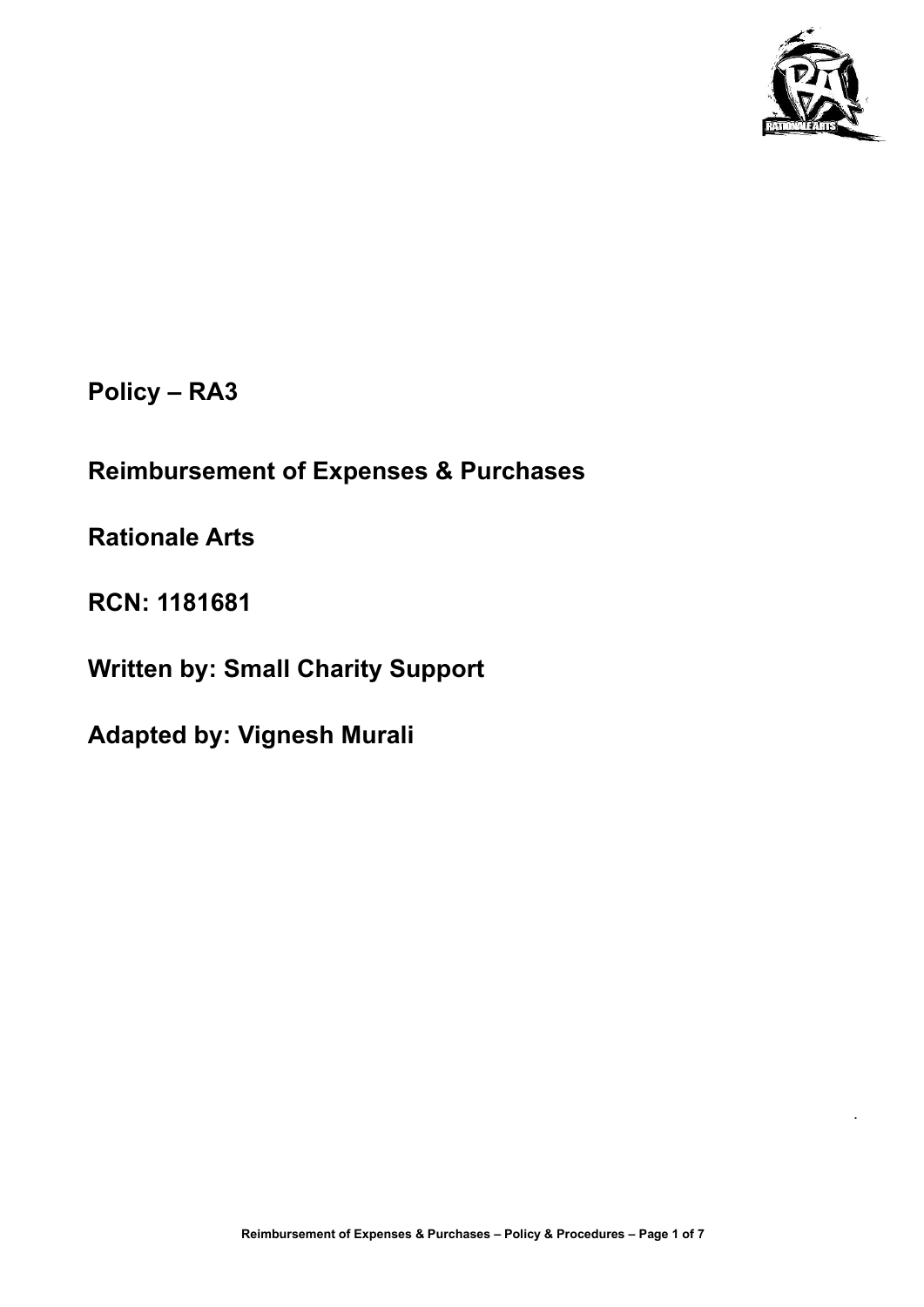

#### **Reimbursement of Expenses & Purchases: Policies & Procedures**

## **Background**

## **Applicability**

All Trustees, Members, Staff, Associates and Volunteers are entitled to be reimbursed for out-of-pocket expenses which they legitimately incur while promoting and supporting the delivery of the charity's objects.

These Policies & Procedures apply to all persons involved with Small Charity Support, though employees are also subject to taxation law in relation to such payments.

These Policies & Procedures are based on the Charity Commission's guidance on reimbursing out-ofpocket expenses incurred by Trustees as in its publication **"Trustee Expenses and Payments" (CC11).**

[www.gov.uk/government/publications/trustee-expenses-and-payments-cc11/trustee-expenses-and](http://www.gov.uk/government/publications/trustee-expenses-and-payments-cc11/trustee-expenses-and-payments)[payments](http://www.gov.uk/government/publications/trustee-expenses-and-payments-cc11/trustee-expenses-and-payments)

Some sections of this policy have been taken verbatim from that publication. (Crown copyright acknowledged).

## **Expenses vs Remuneration**

In all cases, it is important to ensure that the reimbursement of out-of-pocket expenses is not – OR DOES NOT APPEAR TO BE – a disguise for making income payments (remuneration) to the recipient(s).

## **Expenses vs Purchases**

Note that although claims for the reimbursement of purchases which have personally and properly made on behalf of the charity are usually made together with claims for the reimbursement of out-ofpocket expenses, they are not counted as expenses. Instead they are accounted for as part of the charity's general expenditure in the usual way.

## **Waiving Expenses (Donating Expenses as "Gifts-in-Kind")**

Supporters who generously waive their expense or purchases as "donations" to the Charity inadvertently create some difficulties. If reimbursement of expenses/purchases is not claimed they cannot be entered into the Charity's accounts to show both the true costs of running the Charity and the generosity of its supporters. This can hamper funding applications.

Furthermore, even if the amount of the waived expenses/purchases is notified to the Charity and entered into the accounts, the Charity is not able to claim any Gift Aid that might otherwise have been available on the donation because Gifts-in-Kind are specifically excluded from Gift Aid under HMRC rules.

Supporters who are thinking of waiving their expenses/purchase claims should therefore first read the section on **Deferred Reimbursement of Expenses & Purchases**.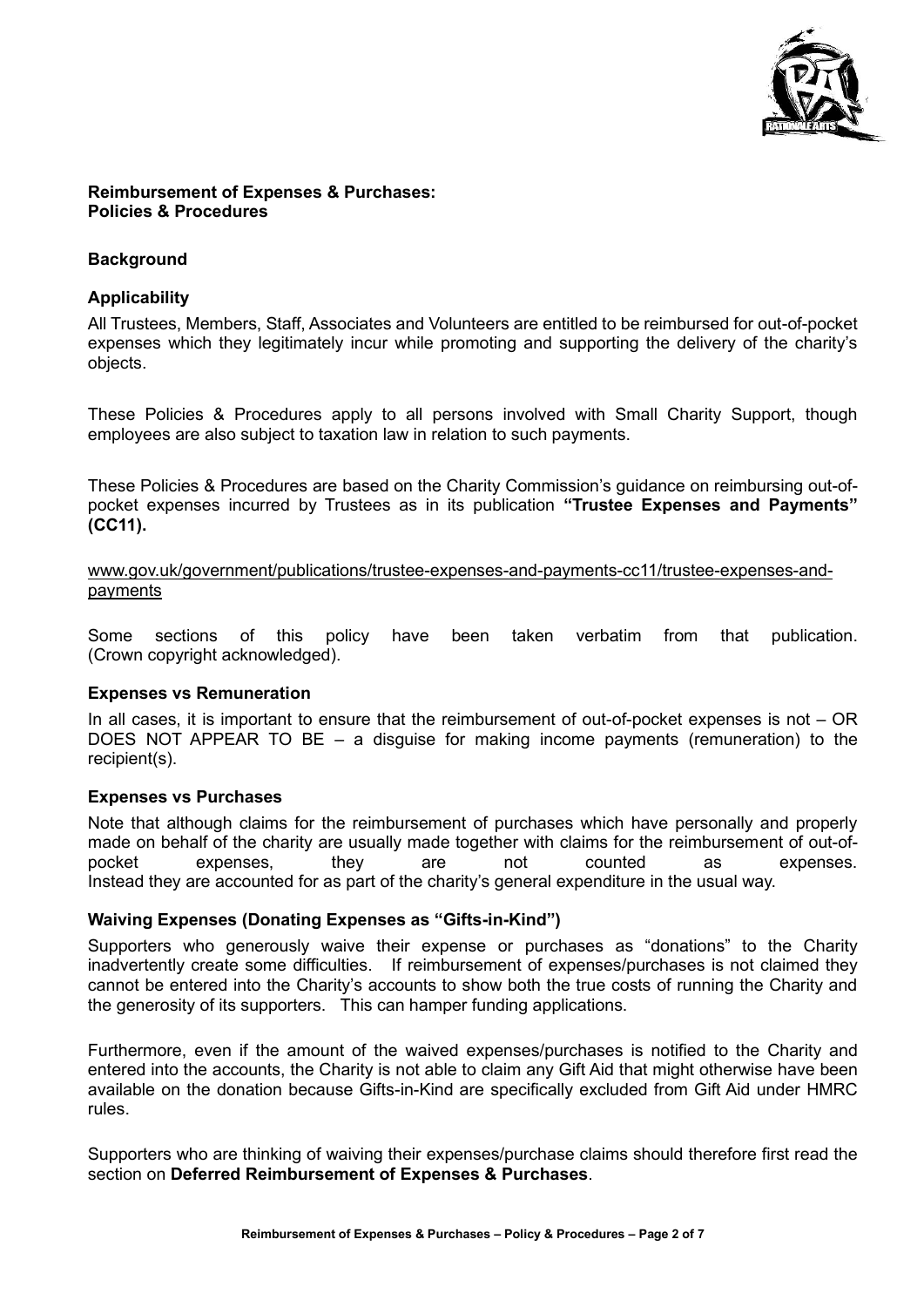

## **Changes to the Policy**

The Charity reserves the right to change its Expenses Policies & Procedures to maintain consistency with current accepted Best Practice, and otherwise to meet the needs of the Charity.

Whenever possible the Charity will give appropriate advance notice of any such changes. However, the Charity reserves the right to change these Expenses Policies & Procedures with minimal or no notice when reasonably expedient to do so.

#### **Policy**

#### **Scope**

Employees and volunteers are entitled to be reimbursed by the Charity for all travelling and other expenses actually, necessarily, reasonably and incidentally incurred by them in carrying out their duties, on submission of an appropriately authorised claim form and relevant supporting point-of-sale receipts. However, taxation law does NOT permit paid employees to claim travel expenses from their home to their normal place of work.

**"Actually"** means that the claimant actually incurred the claimed expenditure. eg: the bus fare for a journey cannot be claimed if the claimant had decided to leave earlier and walk the journey instead;

**"Necessary"** means that the charitable activity could not have been undertaken efficiently and effectively without incurring the expenditure;

**"Reasonable"** means that the cost of the expense must be commensurate with prudent, value-formoney use of the Charity's funds to promote & deliver its charitable purposes. Thus, the cost incurred must be competitive with (ie: similar to) the costs of alternatives of similar quality and suitability-forpurpose.

However, this does NOT mean that the cheapest goods/services must always be purchased. Where the additional benefits TO THE CHARITABLE ACTIVITY BEING PROMOTED/DELIVERED demonstrably outweigh the additional cost of more expensive goods/service they can be chosen in preference to the cheaper alternatives. However, the claimant must always be ready and able to give a credible justification for their choice if challenged.

**"Incidental"** means that the expense(s) must not have been determined by considerations unrelated to the charity activity being promoted/delivered. For example: the claimant had attended a meeting the venue for which had been chosen specifically because it also enabled the claimant to visit a nearby friend. In such a scenario, even though the costs of attending the meeting in that venue would otherwise have been necessary and reasonable, they would not also have been incidental and, therefore would not be eligible for reimbursement.

#### **Authorisation**

Expenses may only be incurred, and subsequently reimbursed by the Charity, in respect of activities which are part of the Charity's agreed and budgeted programme of charitable activities (ie: by PRIOR agreement with the relevant budget-holder).

Likewise, good and/or services may only be purchased on behalf of the Charity, and subsequently reimbursed, in respect of activities which are part of the Charity's agreed and budgeted programme of charitable activities (ie: by PRIOR agreement with the relevant budget-holder).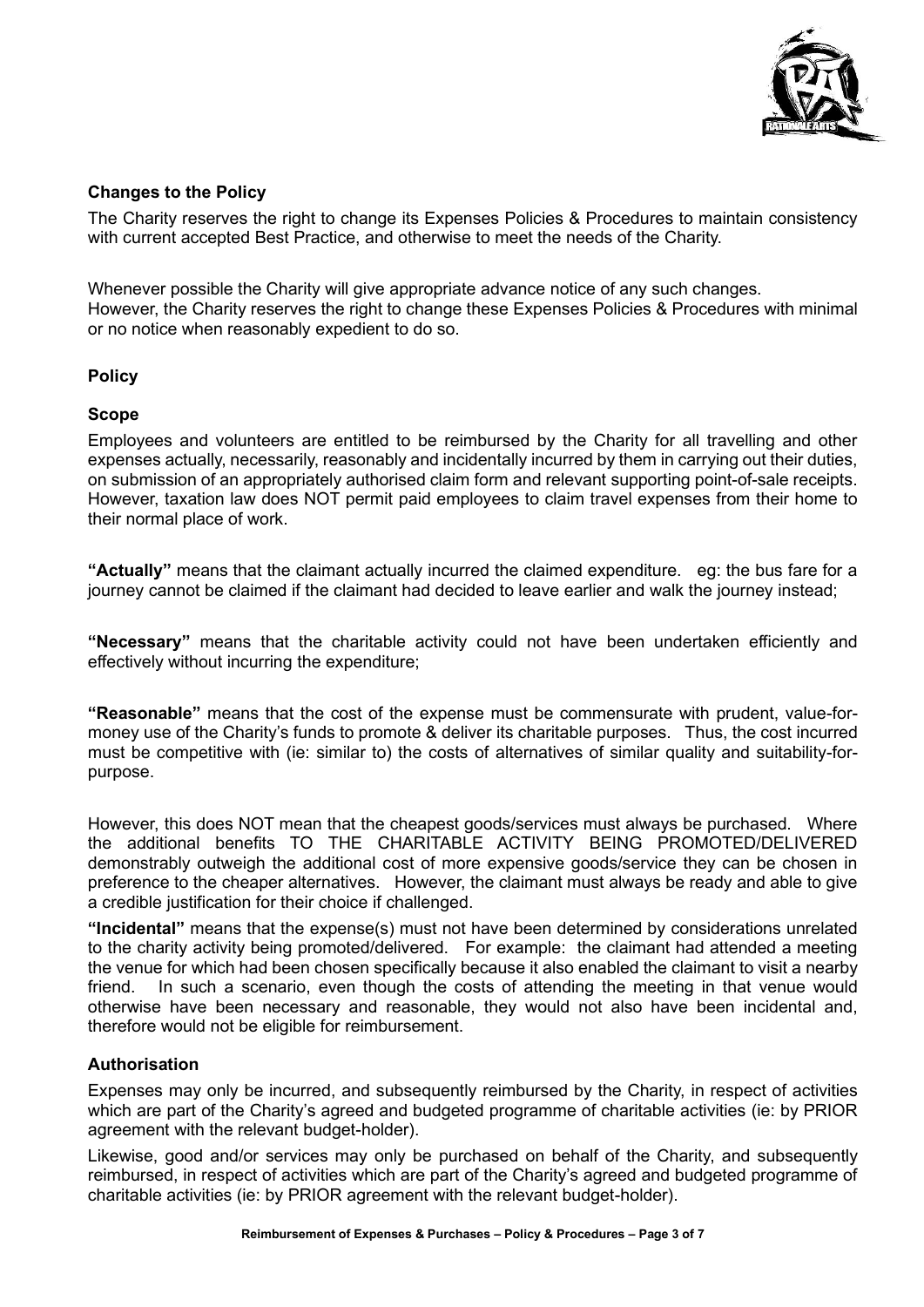

## **Gifts in Kind (Waived or Unclaimed Expenses/Purchases)**

Some Trustees, Members, Staff, Associates and Volunteers occasionally choose to waive, or not to claim, a reimbursement of expenses and/or purchases to which they would otherwise be entitled.

The Charity greatly appreciates the generosity of all who choose to act in this way.

However not claiming reimbursement of legitimate expenses/purchases is not necessarily in the best interests of the charity: -

- 1. It causes the real costs of the Charity's activities (ie: including those costs which are subsidised by supporters) to be under-recorded and, therefore, under-reported (eg: in the Charity's Annual Report & Financial Statements);
- 2. It can undermine effective budgeting if a volunteer who has hitherto not claimed their expenses is unable to continue to do so, or is replaced by someone else who is unwilling to do so;
- 3. It hides the true generosity of the Charity's supporters, particularly their financial generosity which goes unrecorded and, therefore, unreported;
- 4. It means that the effective gift of their expenses is not eligible for supplementation by Gift Aid;
- 5. Under-reporting the Charity's costs and the generosity of its supporters can hamper the making of effective appeals and applications for further funds for the Charity.

## **Accordingly, the Charity encourages all those who can legitimately claim reimbursement of their expenses do so.**

This includes those supporters who are minded to waive or not claim their reimbursement as a personal gift to the Charity. Rather they should claim the reimbursement to which they are entitled and then back-donate it to the Charity, thereby making it eligible for Gift Aid.

The procedures for doing that are detailed later under the heading  **"Waiving" Reimbursed Expenses/Purchases as a Gift Aided Donation**.

## **Procedures: Reimbursement of Expenses & Purchases**

## **Submitting Claims for Reimbursement of Expenses & Purchases**

- Claims for the reimbursement of expenses must be submitted on the Charity's email account [info@rationalearts.com](mailto:info@rationalearts.com)
- Claims for the reimbursement of expenses must be accompanied by documentary evidence of the expense (eg: point-of-sale receipt, travel ticket, etc).
	- Where such evidence is not available the claimant must provide a written explanation to the Treasurer for approval;
	- The Charity reserves the right to decline to reimburse expenses for which reasonable documentary evidence has not been provided;
- Employees' and volunteers' completed expenses claim forms must be authorised by their respective line manager;
- Trustees' expenses must be authorised by the Chair or Treasurer;
- All expenses claims must be submitted within 30 days of the relevant activity. Expenses may only be claimed later than 30 days with prior approval from the Treasurer.
- Expenses claim forms may also include claims for the reimbursement of goods/services purchased by the claimant on behalf of the Charity.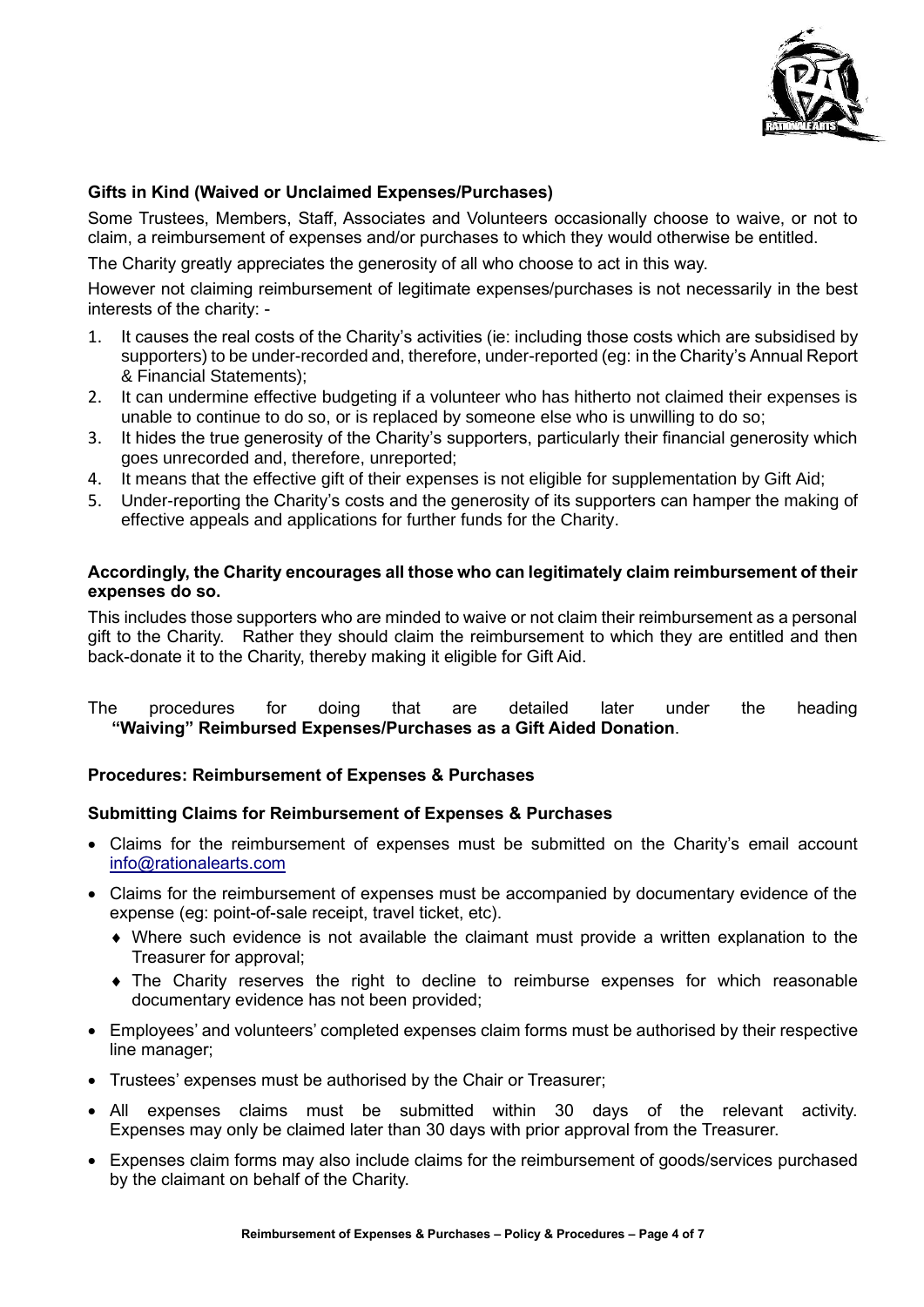

• Claims for the reimbursement of purchases must be accompanied by documentary evidence of the each purchase (eg: point-of-sale receipt, travel ticket, etc).

## **Travel Expenses**

- Public transport should be used wherever possible.
- When it is not practical to use public transport, or where more than one employee or volunteer is travelling the same journey, travel by private vehicle (car, motorcycle, etc) is allowed and a mileage allowance (at the rates available from the Charity office) will be paid.
	- You may only use your private car in connection with Charity business if, at the time of each journey, it has a valid: (a) certificate of insurance for the kind of journey involved; (b) road tax (if required); (c) MOT certificate (if more than 3 years old).
	- Mileage should be claimed from your normal place of work unless you are travelling from home and the distance is less than that from your normal place of work in which case you should claim from home. Charity will pay mileage of 35p/Mile.
	- Parking costs incurred when on charity business away from the normal place of work will be reimbursed.
- Taxis (preferably pre-booked mini-cabs rather than "on demand" hire) may be used where either no public transport is available or the journey time by public transport is unreasonably long (particularly where the journey involves multiple changes).

#### **Subsistence**

Subsistence costs (eg: for refreshments, meals & hotel accommodation) can only be claimed when an employee or volunteer is on authorised Charity business away from his/her normal place of work for more than 4 consecutive hours.

## **Telephone Calls**

The Charity will reimburse employees and volunteers for the actual costs of calls made from their personal telephones made whilst carrying out work for the charity because Charity-provided telephone services were not available.

This includes calls made on a home or mobile telephone or in a public call box.

No 'reimbursement' will be made for the notional cost of calls which incurred no actual cost to the claimant because they were covered by a contract which included an allocation of 'free' calls;

## **Other Types of Expenses**

The above examples of expenses claims are illustrative, not definitive.

Expenses not detailed above will only be paid if authorised (in advance whenever possible) by the Treasurer or, if not available, a person appointed by the Trustees to act on his/her behalf.

#### **Reimbursement of Expenses & Purchases**

• All claims submitted for the reimbursement of expenses incurred on Charity activities and/or purchases made on behalf of the Charity will be vetted for compliance with charity law, taxation law and these policies and procedures before being authorised for reimbursement.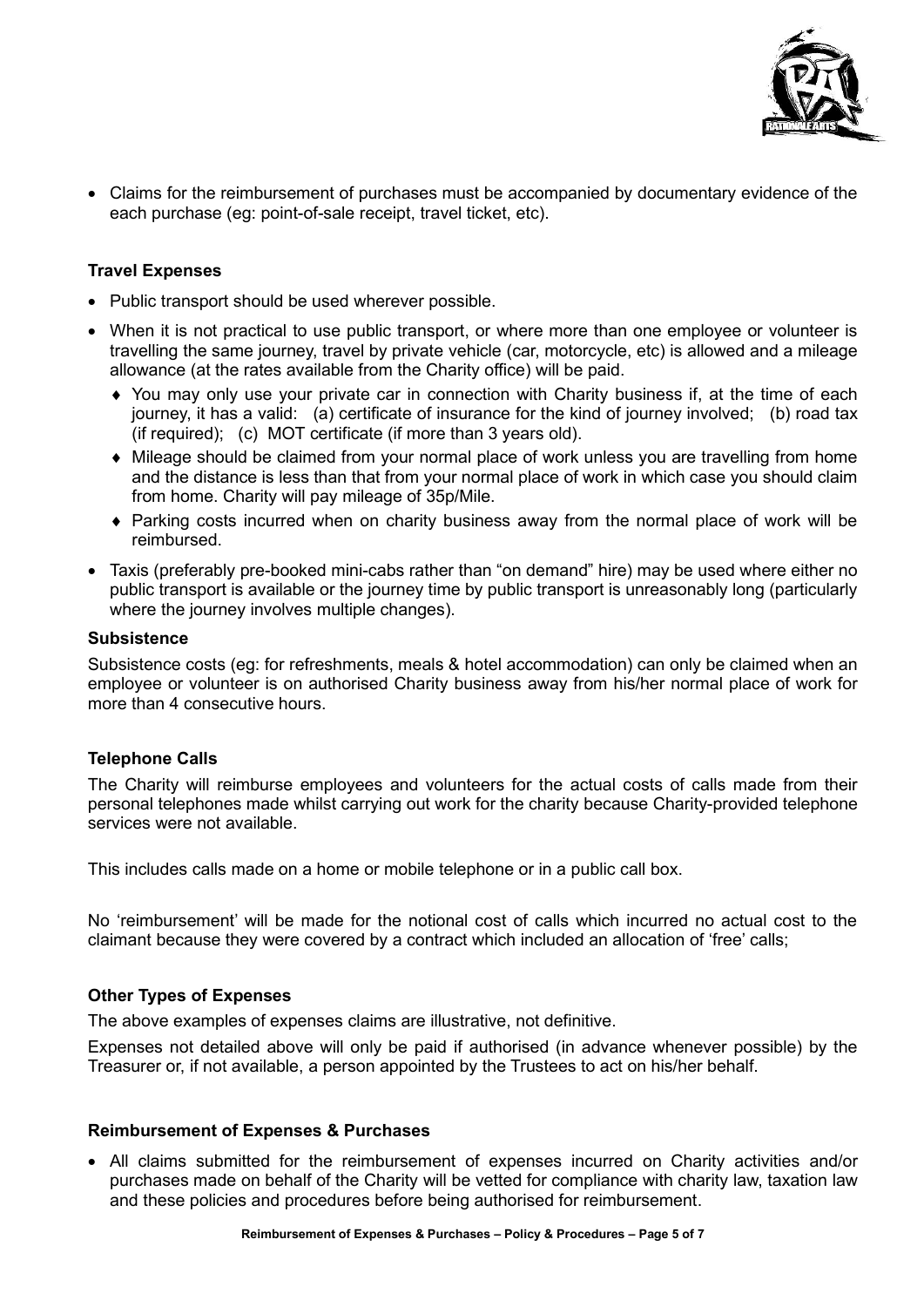

- Claims which are not in the prescribed form, incomplete (eg: missing required supporting documents), inaccurate or otherwise not compliant with relevant legislation will be returned for correction or rejected.
- Valid claims will be authorised for reimbursement as soon as is reasonably practical after receipt. Payment will usually be made by BACS transfer directly to the claimant's bank account. Alternatively, payment can be made by cheque or, in the case of small claims (less than £5) may instead be made by cash, where appropriate.

## **"Waiving" Reimbursed Expenses/Purchases as a Gift Aided Donation**

## **HM Revenue & Customs Guidelines – ie: Rules – on Gift Aid Donations**

HM Revenue & Customs guidelines on what constitutes a Gift Aid donation are absolutely specific, if frustratingly pedantic and bureaucratic:<br>3.4.4 A donation must b

3.4.4 A donation must be a payment of a sum of money. A donation can't be made in kind, by loan waiver or by debt/loan conversion.

What this means is there cannot be any form of quid-pro-quo exchange or "deal" between the Charity and the claimant/donor along the lines of "don't reimburse my expenses claim, keep the money as a donation". The Charity first has to make an actual repayment of the expenses claim in a way that is verifiable by HMRC (usually by BACS transfer or by cheque to the claimant's own account) and then the claimant must separately make a similar, reciprocal, verifiable donation to the Charity. The donation has to be made by cheque or BACS/online payment (and also by debit or credit card if the Charity is able to accept such card payments).

This makes life particularly difficult for supporters who frequently incur small expenses which they are happy to "donate" to their charity and would be even happier to be able to add the extra "bonus" of Gift Aid to their generosity. But, not surprisingly, the rigmarole of each time having to claim an actual monetary reimbursement of their expenses and then make a separate actual monetary donation to their charity on a claim-by-claim basis simply makes the process hideously inefficient and impractical for most small claims.

## **Deferred Reimbursement of Expenses & Purchases**

Where a claimant is intending to donate the reimbursement of their expenses/purchases claim back to their charity, the rigmarole of having to go through a separate "claim – reimbursement – donation" procedure on each occasion can be reduced if the claimant is willing make the claim in the usual way but to allow the charity to defer the reimbursement (eg: till the end of the charity's financial year).

## **Procedure**

- Claimants who are considering waiving their claim as a gift to the charity should tick the "Defer Reimbursement" box on the Expenses & Purchases Reimbursement Claim Form (attached).
- The Charity will maintain a record of those deferred claims in the same way as for any other outstanding payment.
- About a month before the end of the deferred payment date (ie: the end of the Charity's financial year) it will make to the claimant one single reimbursement for the total of all their outstanding (ie: deferred) expenses claims.
- The claimant then has 3 options:
	- 1. They can decide that they would like to keep the reimbursement of their expenses after-all. In that case they need take no further action (other than banking the cheque if that is the method of reimbursement).